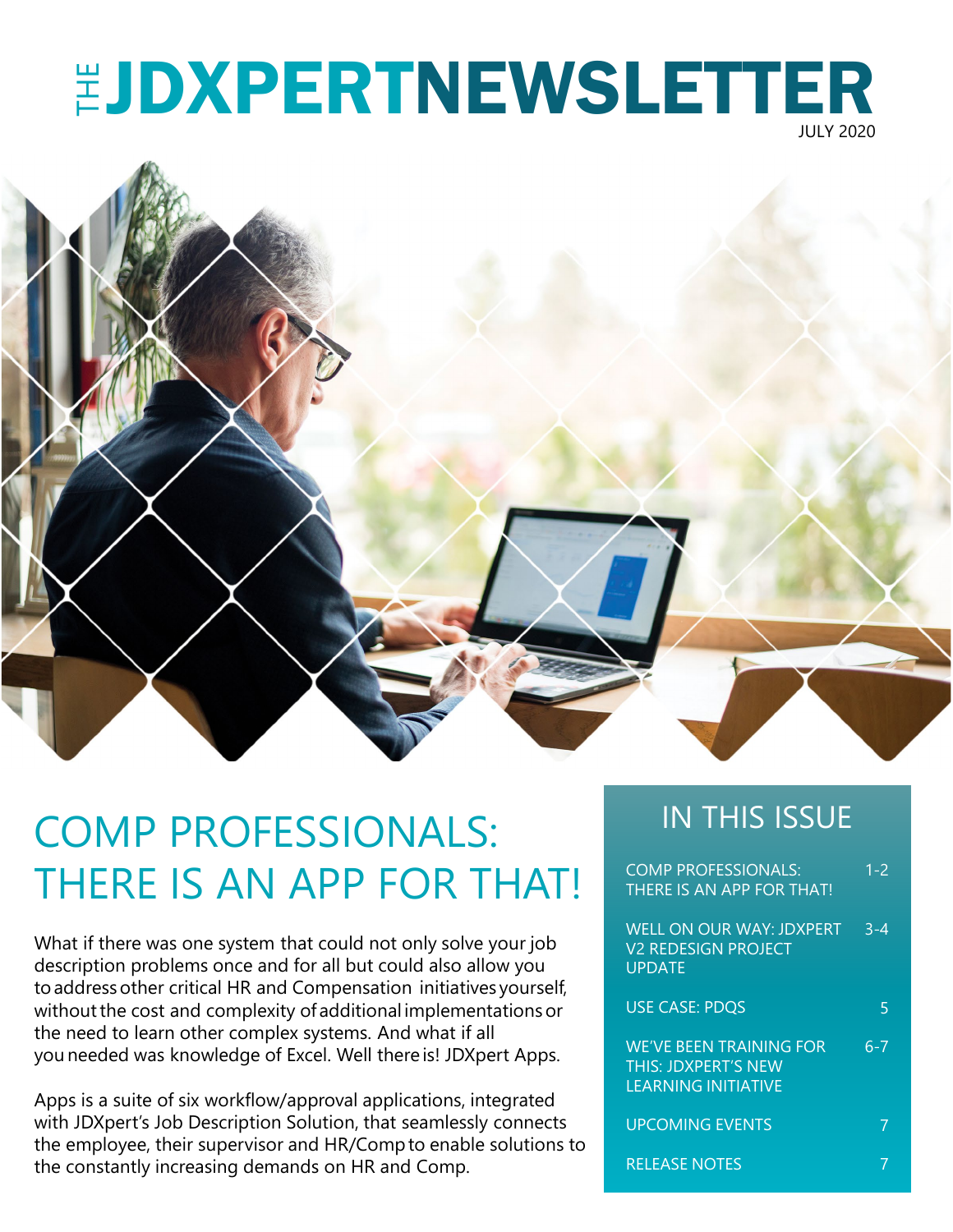### *COMP PROFESSIONALS: THERE IS AN APP FOR THAT! (continued)*

### **These applications include:**

- Compensation Statements
- Performance Reviews
- Check-ins
- Personnel Action Forms
- Job Description Acknowledgements
- Manager Attestations

You can enable one or any combination of Apps, and each one has their own set of business rules, forms, reports and workflows. This means that you could conduct annual performance reviews concurrently with ad-hoc personnel actions forms and job description acknowledgments. Users are alerted to workflow activity and see tasks related to each application through the same simple user interface

At the core of JDXpert Apps is a powerful form engine that is based on an Excel workbook that you design. All the power of Excel is preserved, including unlimited layouts and formatting, multiple tabs and formulas. You get the power of Excel with the convenience an ease-ofuse secure web application.

Job description information can be integrated into the process. For example, an employee can view and acknowledge their job description while completing a self-review. Or performance measures in the annual review can be derived from the employee's job description.

### **The Apps:**

### **Compensation Statements**

Deliver informative financial compensation statements or total rewards statements to your employees and optionally request a sign-off

### **Performance Reviews**

Annual or Semi-Annual performance reviews are still a staple in many organizations. Apps lets you easily create, deploy, and track these conversations so that managers and employees can maintain understanding of expectations.

### **Check-ins**

Structured check-ins foster a healthy constructive relationship between manager and employees. Apps let you define a continual feedback process based on regular intervals (monthly, quarterly, etc.), or triggered ad-hoc by the manager or employee.

### **Manager Attestations**

Manager attestations allow you to track manager confirmation that employees are qualified to perform in their role. This not only provides assurance of employee competency but can also help meet compliance of certain regulatory agencies.

#### **Personnel Action Forms**

Include a myriad of HR transactions that often fall through the cracks like appointments, promotions, terminations, changes in status, compensation, etc.

### **Job Description Acknowledgements**

Employees sign off on their job descriptions, acknowledging their understanding of the expectations of the job.

So, if you're looking for a convenient way to connect with your employees and supervisors [regarding HR-related matters, then contact](mailto:success@hrtms.com)  your Customer Success Manager today!

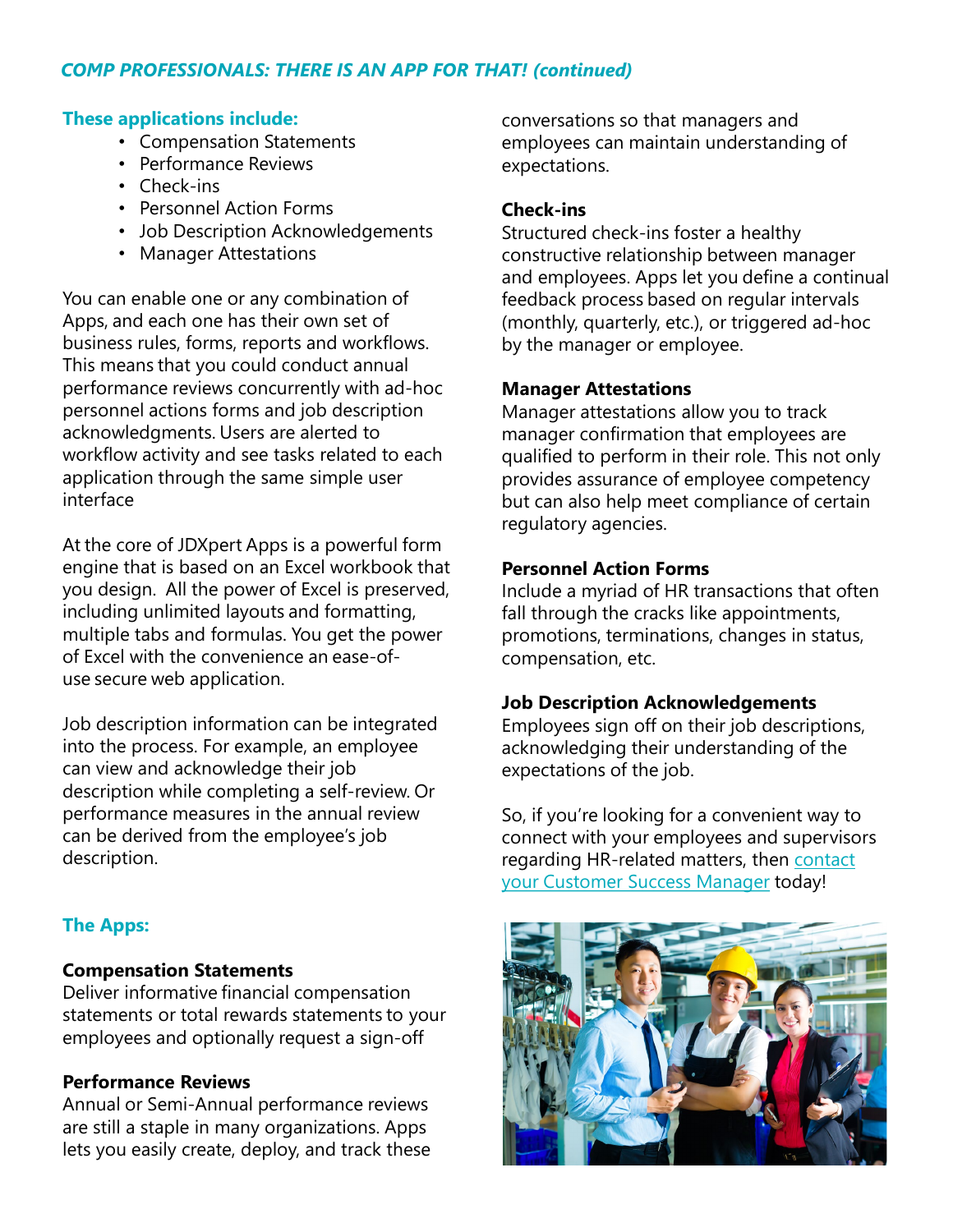## WELL ON OUR WAY

JDXpert V2 Redesign Project Update

Over the last several months, our team as been working diligently on updating the look and feel of JDXpert. Currently, we are well on our way to bringing you a redesigned solution we know you'll love. To you give you an update of where we are in the project, please see below.

In late July we will start our Alpha testing process for JDXpert V2. We are very excited to have seven existing clients working with us to help ensure JDXpert V2 is easy to use and meets the needs of our clients. The goal of V2 Alpha Testing is to partner with this group of clients, to work hands-on with V2 to test and provide feedback on the software. The company will come out of the Alpha Testing period in mid-August focused on refining V2 using the Alpha group's feedback and moving toward an initial Phase 1 release.

Areas of recent development focus have included workflow, content, and manager functionality. We continue to push to build out the most often used functionality in JDXpert V2 so that we can release this new version to clients as soon as possible. We expect to provide more details on the release timeline early this Fall. However, to give our clients a taste of what V2 looks like, see a selection of screenshots below.

Want to learn more about what this project entails? Then read our **Project Roadmap** that outlines the expected timeline and how the redesign will impact you.

| You are now Building your New Job<br>New Job Code<br>New Job Title<br>TEMP_03513<br>Accounting Clerk (TEMP_03506)<br>Unique Job Name<br>Accounting Clerk (TEMP_03506)<br>$\Box$ This is a Parent Job $\Box$ This is a Child Job<br>Select Workflow<br>Workflow 'Best Practice Job Description Workflow' with 3 steps<br>567 | Add Job |  |  |  |  | $\times$ |  |  |
|-----------------------------------------------------------------------------------------------------------------------------------------------------------------------------------------------------------------------------------------------------------------------------------------------------------------------------|---------|--|--|--|--|----------|--|--|
|                                                                                                                                                                                                                                                                                                                             |         |  |  |  |  |          |  |  |
|                                                                                                                                                                                                                                                                                                                             |         |  |  |  |  |          |  |  |
|                                                                                                                                                                                                                                                                                                                             |         |  |  |  |  |          |  |  |
|                                                                                                                                                                                                                                                                                                                             |         |  |  |  |  |          |  |  |
|                                                                                                                                                                                                                                                                                                                             |         |  |  |  |  |          |  |  |
|                                                                                                                                                                                                                                                                                                                             |         |  |  |  |  |          |  |  |
|                                                                                                                                                                                                                                                                                                                             |         |  |  |  |  |          |  |  |
|                                                                                                                                                                                                                                                                                                                             |         |  |  |  |  |          |  |  |
|                                                                                                                                                                                                                                                                                                                             |         |  |  |  |  |          |  |  |
|                                                                                                                                                                                                                                                                                                                             |         |  |  |  |  |          |  |  |
| <b>HR Business Partner Review and</b><br><b>Compensation Finalizes Job</b><br><b>Manager Review</b><br>Sign-off<br><b>Description</b>                                                                                                                                                                                       |         |  |  |  |  |          |  |  |
| Select HR Business Partner Review<br>Select Direct Manager<br>Select Compensation<br>and Sign-off                                                                                                                                                                                                                           |         |  |  |  |  |          |  |  |
| Select Admin User                                                                                                                                                                                                                                                                                                           |         |  |  |  |  |          |  |  |
|                                                                                                                                                                                                                                                                                                                             |         |  |  |  |  |          |  |  |
|                                                                                                                                                                                                                                                                                                                             |         |  |  |  |  |          |  |  |
|                                                                                                                                                                                                                                                                                                                             |         |  |  |  |  |          |  |  |
| <b>Start Workflow</b>                                                                                                                                                                                                                                                                                                       |         |  |  |  |  |          |  |  |

### **JDXpert V2 Add Job**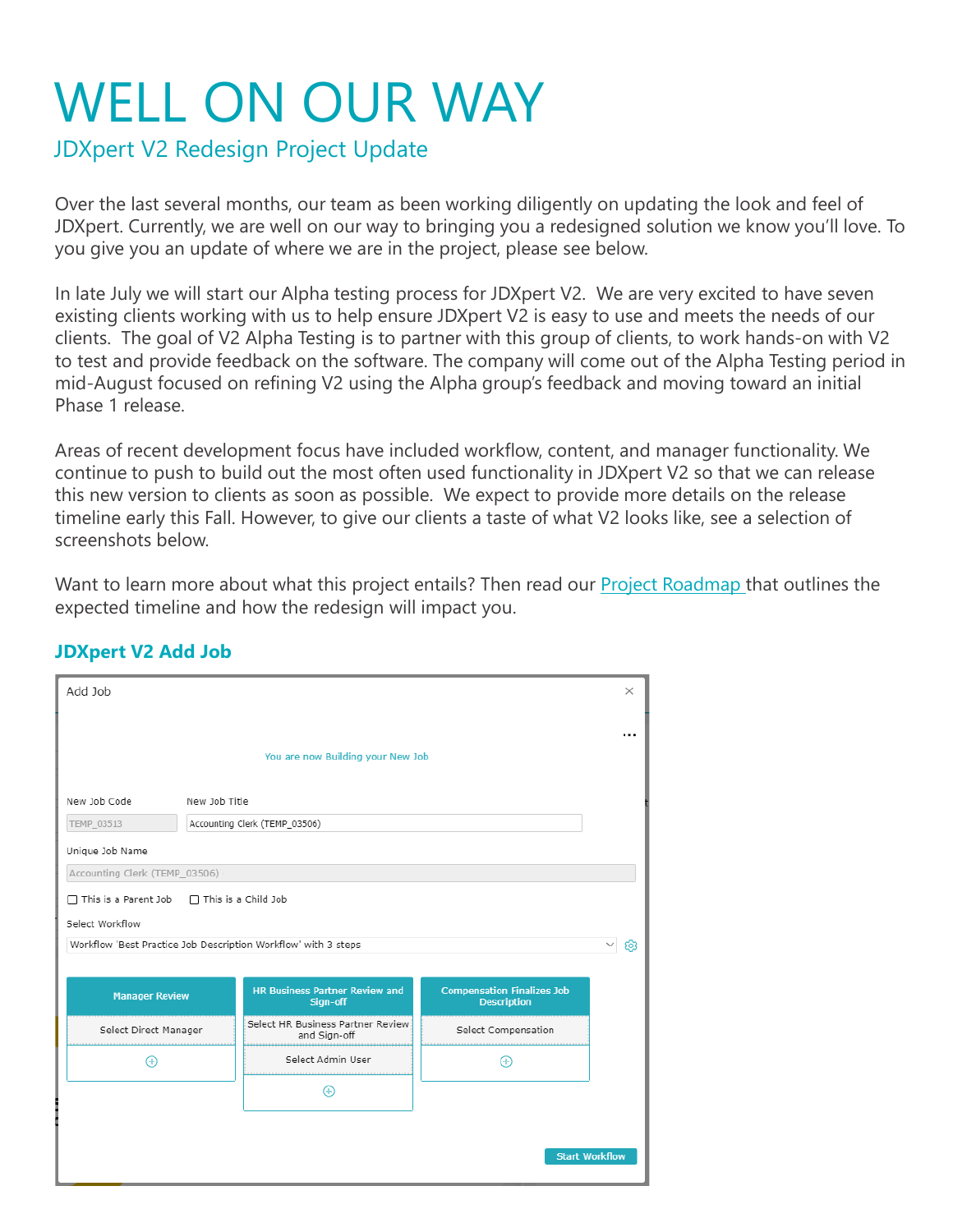### *WE'VE BEEN TRAINING FOR THIS (continued)*

### **JDXpert V2 Jobs Content Search**

| Search Content Library                                                                                                           | $\times$                                                                                                                                                                                                                                                                                                                                                                                                                                          |  |  |  |  |
|----------------------------------------------------------------------------------------------------------------------------------|---------------------------------------------------------------------------------------------------------------------------------------------------------------------------------------------------------------------------------------------------------------------------------------------------------------------------------------------------------------------------------------------------------------------------------------------------|--|--|--|--|
| Search Jobs for                                                                                                                  |                                                                                                                                                                                                                                                                                                                                                                                                                                                   |  |  |  |  |
| $\vee$ Q<br>$\times$ All Job Families and Sub Families<br><b>Reset Search</b><br>Found 100 Jobs<br>account                       | 日 Sources<br>$(2)$ Help<br>$\cdots$                                                                                                                                                                                                                                                                                                                                                                                                               |  |  |  |  |
| Accounting Specialist I<br>Accounting Specialist II<br>Accounts Payable Specialist<br>Accountant III<br>Accounting Supervisor II |                                                                                                                                                                                                                                                                                                                                                                                                                                                   |  |  |  |  |
|                                                                                                                                  |                                                                                                                                                                                                                                                                                                                                                                                                                                                   |  |  |  |  |
| Search in Results                                                                                                                |                                                                                                                                                                                                                                                                                                                                                                                                                                                   |  |  |  |  |
| $\times$ Filter<br>$\vee$ Q<br>100 Jobs Displayed                                                                                |                                                                                                                                                                                                                                                                                                                                                                                                                                                   |  |  |  |  |
|                                                                                                                                  |                                                                                                                                                                                                                                                                                                                                                                                                                                                   |  |  |  |  |
| Accounting Specialist I<br>My Company Jobs                                                                                       |                                                                                                                                                                                                                                                                                                                                                                                                                                                   |  |  |  |  |
|                                                                                                                                  | Accounting Specialist I                                                                                                                                                                                                                                                                                                                                                                                                                           |  |  |  |  |
| Accounting Specialist II<br>My Company Jobs                                                                                      | The accounting specialist will provide accounting support, as                                                                                                                                                                                                                                                                                                                                                                                     |  |  |  |  |
| Accounts Payable Specialist<br>My Company Jobs                                                                                   | described under Job Accountabilities, to one of the major financial<br>accounting areas (G/L Management, Reconciliation Control or<br>Accounts Payable) in the Corporate Accounting Area. The<br>accounting specialist responsibilities include preparation of journal<br>entries, daily balancing of bank and high risk account<br>reconciliations, processing of accounting transactions, and other<br>tasks as related to the area of support. |  |  |  |  |
| My Company Jobs<br>Accountant III                                                                                                |                                                                                                                                                                                                                                                                                                                                                                                                                                                   |  |  |  |  |
| Accounting Supervisor II<br>My Company Jobs                                                                                      |                                                                                                                                                                                                                                                                                                                                                                                                                                                   |  |  |  |  |
| Accounting Clerk<br>Sample Jobs                                                                                                  |                                                                                                                                                                                                                                                                                                                                                                                                                                                   |  |  |  |  |
| Accountant - Government Contractor<br>Sample Jobs                                                                                |                                                                                                                                                                                                                                                                                                                                                                                                                                                   |  |  |  |  |
| Sample Jobs<br>Accounting Specialist                                                                                             |                                                                                                                                                                                                                                                                                                                                                                                                                                                   |  |  |  |  |
| Accountant - Software Company                                                                                                    | Sample Jobs                                                                                                                                                                                                                                                                                                                                                                                                                                       |  |  |  |  |
| Accounting Quality Administrator<br>Sample Jobs                                                                                  |                                                                                                                                                                                                                                                                                                                                                                                                                                                   |  |  |  |  |
| Accounts Payable Specialist<br>Sample Jobs                                                                                       |                                                                                                                                                                                                                                                                                                                                                                                                                                                   |  |  |  |  |
|                                                                                                                                  | <b>Save and Close</b>                                                                                                                                                                                                                                                                                                                                                                                                                             |  |  |  |  |

### **JDXpert V2 My Jobs Tasks**

| <b>Home Page</b>                                 |                                                                                 | My Job Tasks                               |                 |                                                                             |                                                |                                              |                                      |                                                         |                                                    |                      |               |
|--------------------------------------------------|---------------------------------------------------------------------------------|--------------------------------------------|-----------------|-----------------------------------------------------------------------------|------------------------------------------------|----------------------------------------------|--------------------------------------|---------------------------------------------------------|----------------------------------------------------|----------------------|---------------|
| $\times$<br>Search                               |                                                                                 |                                            |                 |                                                                             |                                                |                                              |                                      |                                                         |                                                    |                      |               |
|                                                  | $\vee$ Q<br>Workflow History<br>[ Bo Export …<br>$\times$ In Progress Workflows |                                            |                 |                                                                             |                                                |                                              |                                      |                                                         |                                                    |                      |               |
| <b>Action</b>                                    | <b>ID</b>                                                                       | Job Description Name                       | <b>Job Code</b> | <b>Workflow Process</b>                                                     |                                                |                                              | <b>ReviewStatus</b>                  | <b>Workflow Name</b>                                    | <b>Step Details</b>                                | <b>Step Approver</b> | 凸             |
| $\mathbb{Z}$ if $\mathscr{Q}$                    |                                                                                 | 3382 Academic Computing Specialist ITECH03 |                 | <b>Step Skipped</b><br><b>Super Admin</b><br>Phil Moselv<br>Raymond Cargill | <b>Step Skipped</b><br><b>Tom Kitt</b>         | <b>Current Step: In Progress</b><br>Jim Comp | Revisions pending HR<br>Approval     | Best Practice Job<br>Description Workflow               | (3 of 3) Compensation<br>Finalizes Job Description | Jim Comp             | $\Omega$<br>画 |
| <b>図 亚 Q</b>                                     |                                                                                 | 2077 500194-Floater Manager                | 500194          | My Step: Action Required<br>Super Admin                                     | <b>Step Rejected</b><br>Jane Jones<br>Tom Kitt | Pending Step<br>Jim Comp                     | Revision process is<br>Active        | <b>Best Practice Job</b><br><b>Description Workflow</b> | (1 of 3) Manager<br><b>Review</b>                  | Administrator        |               |
| <b>B亚Q</b>                                       | 2098                                                                            | 500226-Director, Retail<br>Operations      | 500226          | My Step: Action Required<br><b>Super Admin</b>                              | Pending Step<br>Jane Jones                     | Pending Step<br>Jim Comp                     | <b>Revision process is</b><br>Active | <b>Best Practice Job</b><br><b>Description Workflow</b> | (1 of 3) Manager<br>Review                         | Administrator        |               |
|                                                  |                                                                                 | 2071 500187-Catering Chef                  | 500187          | <b>Step Skipped</b><br><b>Super Admin</b><br>James Smith                    | <b>Step Skipped</b><br>Jane Jones              | <b>Current Step: In Progress</b><br>Jim Comp | Revisions pending HR<br>Approval     | Best Practice Job<br>Description Workflow               | (3 of 3) Compensation<br>Finalizes Job Description | Jim Comp             |               |
| $2 + 0$                                          |                                                                                 | 2111 500239-Executive Chef                 | 500239          | My Step: Action Required<br><b>Super Admin</b>                              | <b>Pending Step</b><br>Jane Jones              | Pending Step<br>Jim Comp                     | Revision process is<br>Active        | <b>Best Practice Job</b><br><b>Description Workflow</b> | (1 of 3) Manager<br><b>Review</b>                  | Administrator        |               |
| $H = \left[\frac{1}{2}\right] / 2 \rightarrow H$ |                                                                                 |                                            |                 |                                                                             |                                                |                                              |                                      |                                                         |                                                    |                      |               |
|                                                  |                                                                                 |                                            |                 |                                                                             |                                                |                                              |                                      |                                                         |                                                    |                      |               |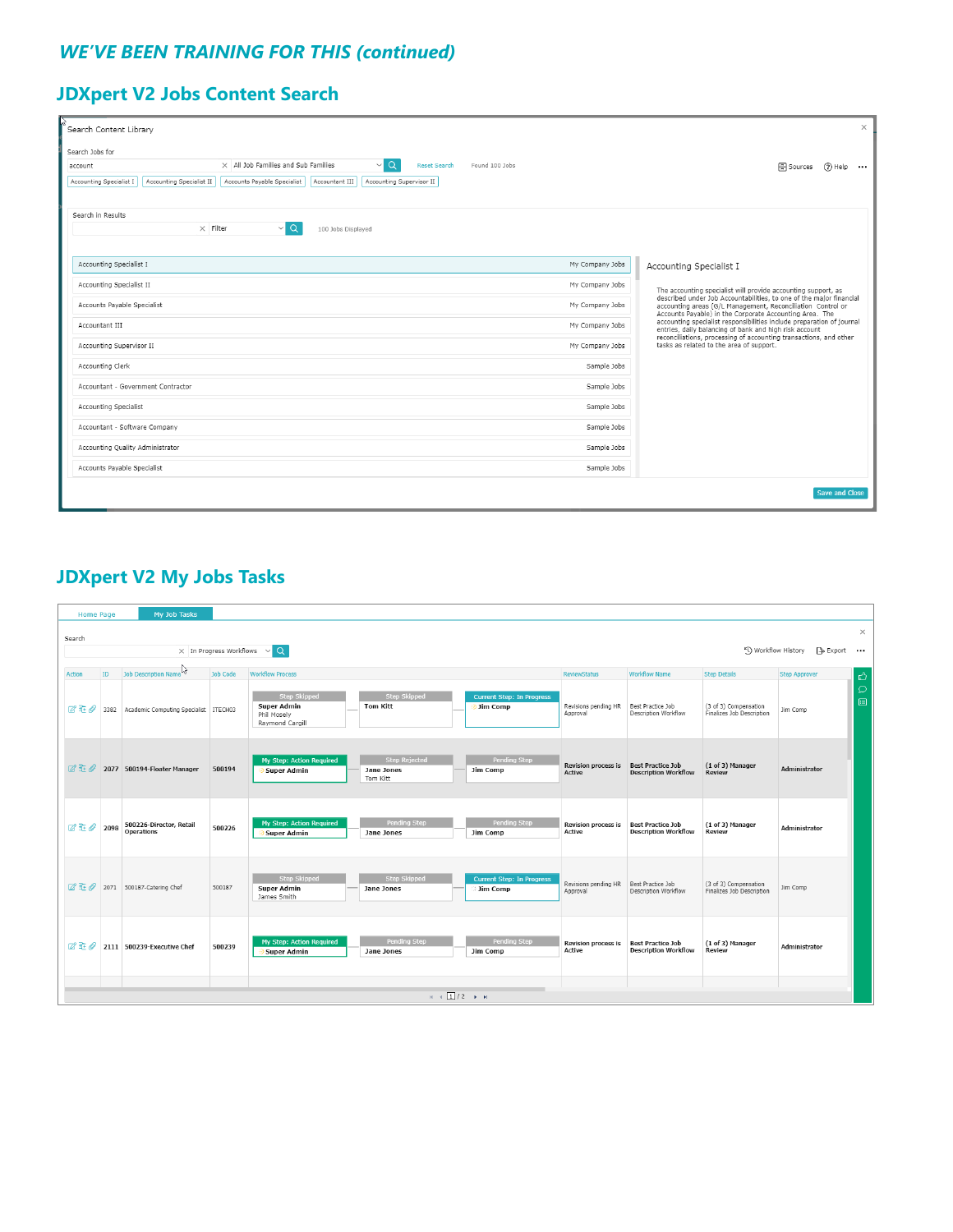# USE CASE

### Global, Real-Time Input on Job Descriptions via PDQs

### **Description**

The company is a global company with around 2400 positions and approximately 22,000 employees in several different countries. The client used 6 different languages, 2 versions of their print profiles, cascading via parent/child, and auto-populated data based on career level (level/competency-based descriptions).

### **Team**

The client requested a workflow which included real-time input from ad-hoc participants which was sifted through by HR Generalists and compiled into a job description. This process is handled in our system by our PDQ (Position Description Questionnaire) feature.

### **Pre-Conditions**

Of major importance to this client was security. No interfaces or Employee data was input because the client was very secure-conscious with what they shared with Employees. However, they wanted to permit certain stakeholders the ability to offer feedback on particular parts of the job description without requiring them to login to the system.

It was also important to them to be able to capture the input of contributors while giving leadership/HR the opportunity to sift-through and determine what feedback would be relayed to the job description. In addition, the client only wanted feedback to be considered during the creation/configuration of child jobs. Industry standard (parent) jobs, on which the child jobs were based, were only editable by select administrators.

### **Configuration Summary**

With these requirements in mind, the customer's implementation specialist enabled the PDQ feature within JDXpert. The specialist

configured the feature so that input was taken early in the review process and that only child jobs were applicable. As mentioned above, security was of utmost importance, so rigorous testing was done to make sure that the viewability/editability was strictly controlled. The PDQ workflow was also constructed in a way that allowed for fluid feedback, where adhoc participants were given the opportunity to give input a second or third (or more) time around.

### **Process**

Once it was determined that the PDQ feature was the best solution to meet the goals and parameters set by the client, the implementation specialist configured the system around those requirements. The configuration of the PDQ mechanism and the editability/visibility was thoroughly tested via test accounts (both ad-hoc and with logins), including establishing the wording of the emails that went out.

### **Results**

The client has processes that enable them to create children for their 2400 global industry standard jobs and was able to maintain their strict standards on privacy/security while giving their stakeholders the ability to give input on jobs in a simultaneous fashion.

### **Alternative Applications**

The PDQ feature is beneficial when multiple people are meant to edit their own version of a job description that then goes back to leadership/HR for review and consolidation. It also encourages fluidity of conversation during the review process where leadership/HR and reviewers can exchange individual feedback until the desired outcome is reached.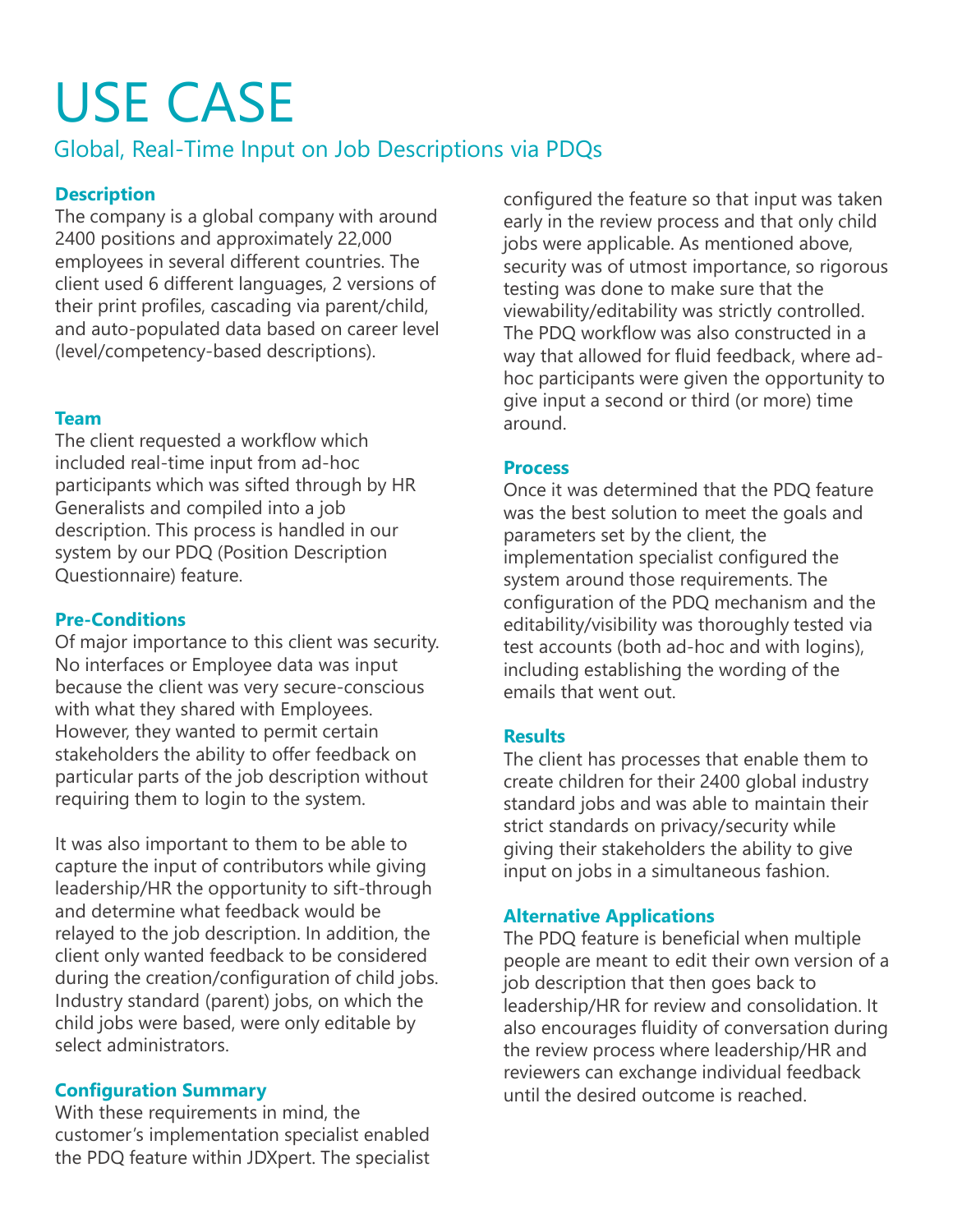

## WE'VE BEEN TRAINING FOR THIS JDXPERT'S NEW LEARNING INITIATIVE

I don't know about you but the phrase "it's as easy as riding a bike" always bothered me, especially when I tried riding a bicycle after not riding one since I was a teenager. Yes, I was able to "ride" the bike but I was unsure of myself and my ability to complete the most basic functions of bicycling (who knew riding in a straight line was so difficult). Knowing how to use a tool, whether it is a bike or a job description management tool takes practice, training, and often reeducation. That's why JDXpert is now offering our most in-depth training through an online Learning Management System.

The use of an LMS allows us to distribute training courses that are not only structured and easy to follow but because it's online, our customers can take the training at their own pace and according to their own schedules. With an LMS, you also do not have limitations on class size so you can invite whomever you want, whenever you want, to take training. Advantages this form of training provides also includes:

- Trainees are given their own portal that monitors progress along the way. This offers them the opportunity to see what modules have been completed and which are yet to be accessed.
- Instead of having to carve hours out of your trainees' schedules to attend a live training session, the online format allows trainees to access lessons on their own time.
- Because training has been broken down into manageable segments, accomplish all lessons in one sitting or over a period of time. You choose!